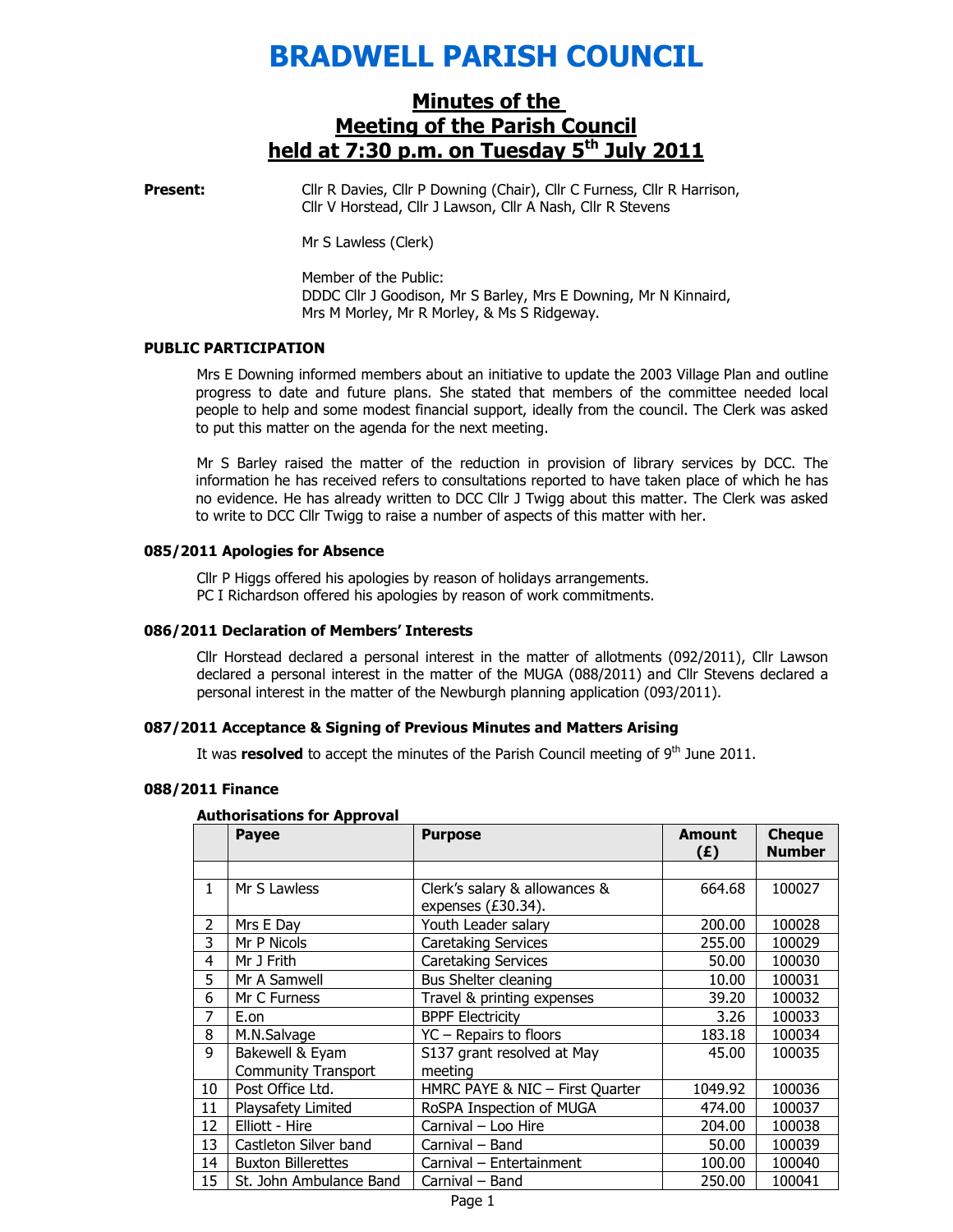| 16 | Allsortz Entertainments | Carnival – Children's Entertainment | 295.00    | 100042 |
|----|-------------------------|-------------------------------------|-----------|--------|
|    | St. John Ambulance      | Carnival – First Aid Cover          | 57.60     | 100043 |
|    |                         |                                     |           |        |
|    | <b>TOTAL</b>            |                                     | £3,930.84 |        |
|    |                         |                                     |           |        |

It was resolved to authorise the 17 above financial transactions together with the following 3 additional transactions:-

|    | <b>Payee</b>                                | <b>Description</b>                            | Amount  | <b>Cheque</b> |
|----|---------------------------------------------|-----------------------------------------------|---------|---------------|
|    |                                             |                                               |         |               |
| 18 | Mr P Downing                                | Annual fee to host the Bradda.org<br>web site | 71.86   | 100044        |
| 19 | High Peak Heating<br>Supplies               | Youth Club Materials - plywood                | 16.80   | 100045        |
| 20 | <b>High Peak Heating</b><br><b>Supplies</b> | Caretaking materials                          | 44.92   | 100046        |
|    |                                             |                                               |         |               |
|    | TOTAL                                       |                                               | £133.58 |               |

#### Other Financial Matters

The Clerk reported on progress on the request by Bradwell Sports Club that the council acts as the Accountable Body for the MUGA project. The following points were noted:-

- The receipt of £10,000 from DDDC and £49,999 from Community Spaces for the MUGA fund.
- The Lightmain MUGA cheque to the value of £127,233.60 has now been released.
- The MUGA opening ceremony is planned for  $9<sup>th</sup>$  July.
- The Sports Club request to use the council marquees was confirmed by council.

It was resolved to re-instate the Clerk's Contingency Fund to £500 following the repairs to the Youth Club.

The letter of thanks from Bradwell Bowls Club for the recent S137 grant was noted.

#### 089/2011 Parish Council Processes

Ms S Ridgeway was asked to address members regarding her request to join the council. Following her statement, it was resolved to co-opt her as a member of the council. She then signed the Acceptance of Office form and joined the meeting as a councillor.

The handling of matters associated with the village carnival, council finance, playing fields and the Youth Club was considered. It was then resolved to reinstate the following committees with the agreed membership and chairmen:-

| <b>Committee</b> | <b>Council Membership</b>                     |  |
|------------------|-----------------------------------------------|--|
|                  |                                               |  |
| Carnival         | Chair - Cllr Ridgeway (for Carnival 2012)     |  |
|                  | Members - Cllrs Horstead, Nash, Stevens       |  |
| Finance          | Chair - Cllr Furness                          |  |
|                  | Members - Cllrs Davies, Higgs, Nash & Stevens |  |
| Playing Fields   | Chair - Cllr Lawson                           |  |
|                  | Members - Cllrs Harrison, Higgs               |  |
| Youth Club       | Chair - Cllr Harrison                         |  |
|                  | Members - Cllr Ridgeway                       |  |
|                  |                                               |  |

It was decided that each committee should review its Terms of Reference at its first meeting and then propose any changes to council.

It was decided that the Finance committee should review the Financial Regulations at its first meeting and then propose any changes to council.

The council membership on External Bodies / Local Authorities was confirmed.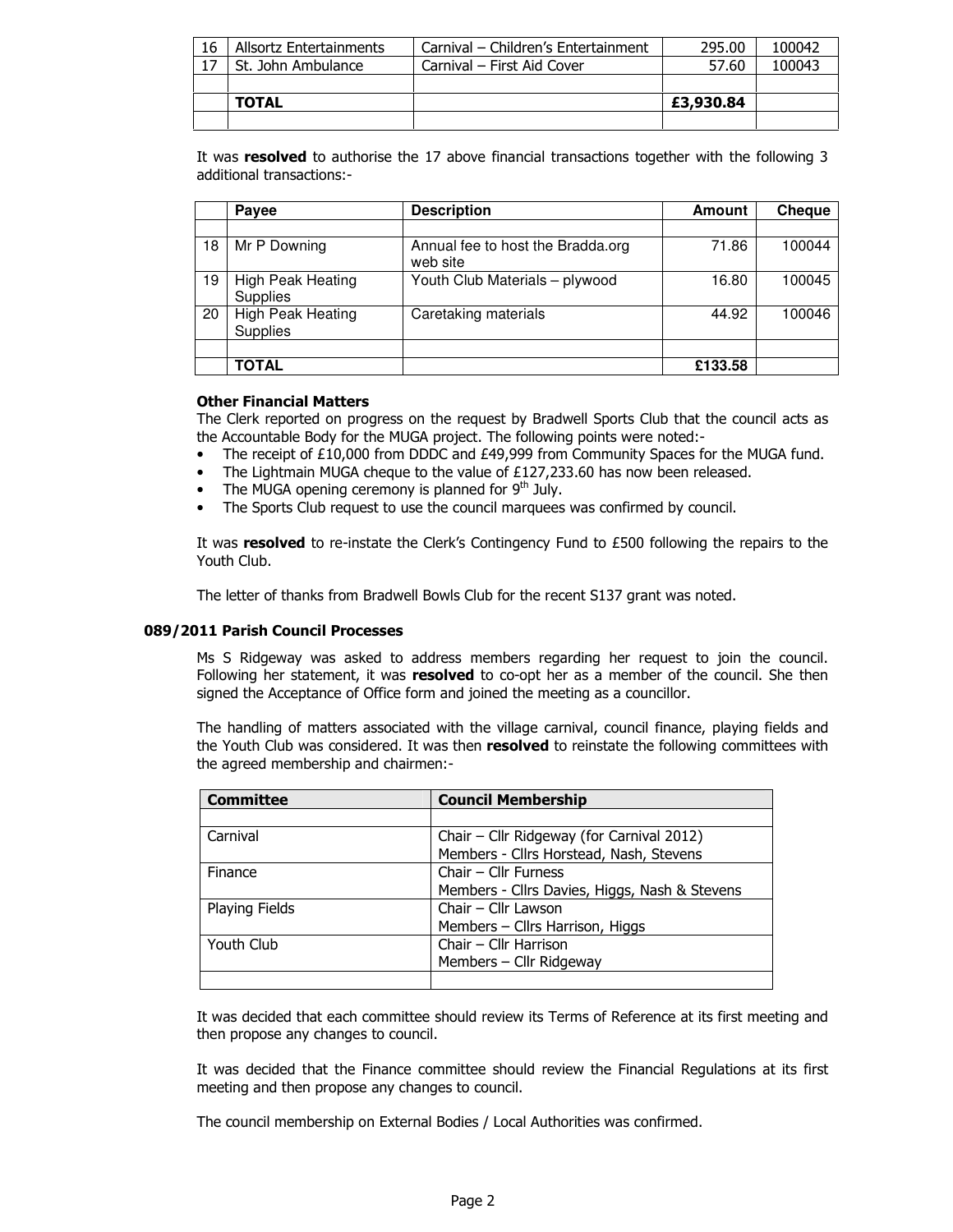Cllr Furness was congratulated by members on his election as a member of the PDNPA. Cllr Furness confirmed that he is entitled to vote on Bradwell planning applications at both the parish council and at the PDNPA.

The council policies document was reviewed and one change was identified. The Clerk was asked to amend and re-issue this document.

The Clerk reported that no enquiries had been received regarding the book-keeping vacancy.

#### 090/2011 Village Issues / Initiatives

It was resolved to suspend Standing Orders to allow DDDC Cllr Goodison to address the meeting.

DDDC Cllr Goodison addressed the council to make a statement on the following 2 main points:- Refuse Collection: Referring to her statement at the last Annual Parish Meeting regarding domestic refuse collection, she said that she was now taking this opportunity to report to council on the latest DDDC proposals. Her statement included:-

- A new recycling centre has been opened at Harrison Way.
- During consultation, residents had indicated support for a reduction in tonnage of waste going to landfill.
- The processing of cardboard waste is to change.
- Some 'bring site' recycling centres are to be closed (not Bradwell).
- The monthly Saturday skip service is to be discontinued from  $1<sup>st</sup>$  September 2011.
- These planned changes should result in savings of £83k p.a. (£45k from the skip service).
- Residents can raise queries / concerns with DDDC councillors / managers at Northern Area Forum meetings.
- DDDC will conduct an awareness campaign of these changes and encourage the use of voluntary recycling groups and charities.

Public Conveniences: Cllr Goodison updated the council on the DDDC review of public conveniences. She stated that much work has already been done in the 3 main towns and now, as a second phase, DDDC was addressing those conveniences located in parishes. She noted, however, that it was not a statutory duty for DDDC to provide toilets.

Cllr Downing thanked Cllr Goodison for her statement and encouraged her to attend again. It was **resolved** to reinstate Standing Orders

Cllr Downing stated that the matter of a reduction in provision of library services had been addressed during Public Participation.

The DCC invitation for the 'Community Clean Up' campaign was discussed. It was decided that the Clerk should write to DCC to nominate a) parts of Brough Lane, b) Bradwell Brook, c) the Youth Club, d) parish footpaths and e) the parish Quarry as candidates for this programme.

The email from 'Local Works' seeking council support to amend planning policy and guidance was discussed. It was decided not to respond to this email.

The Clerk gave a report on the recent events concerning the Youth Club. This report included the following:-

- There have been no recent meetings of the Youth Club committee.
- Attendances were down to c. 6 members per session.
- Mrs Day has a programme of events up to the Summer break.
- Mrs Day proposes that the Youth Club enters two scarecrows in the Carnival event.
- The new volunteer is being CRB checked by Mrs. S. Nunn.
- The repairs previously identified have been carried out.

The BT 'Adopt a Kiosk' scheme was reviewed in the light of BT's intention to remove the kiosk if it is not adopted. It was resolved that the Clerk should apply to adopt the kiosk at the bottom of Towngate.

The letter from DCC seeking nominees for Excellence in the Community Awards 2011 was considered. It was resolved to nominate the Bradda Dads organisation.

The Clerk presented the June policing report. This report was discussed. The Clerk was asked to re-issue the invitation to PC I Richardson to attend the next council meeting.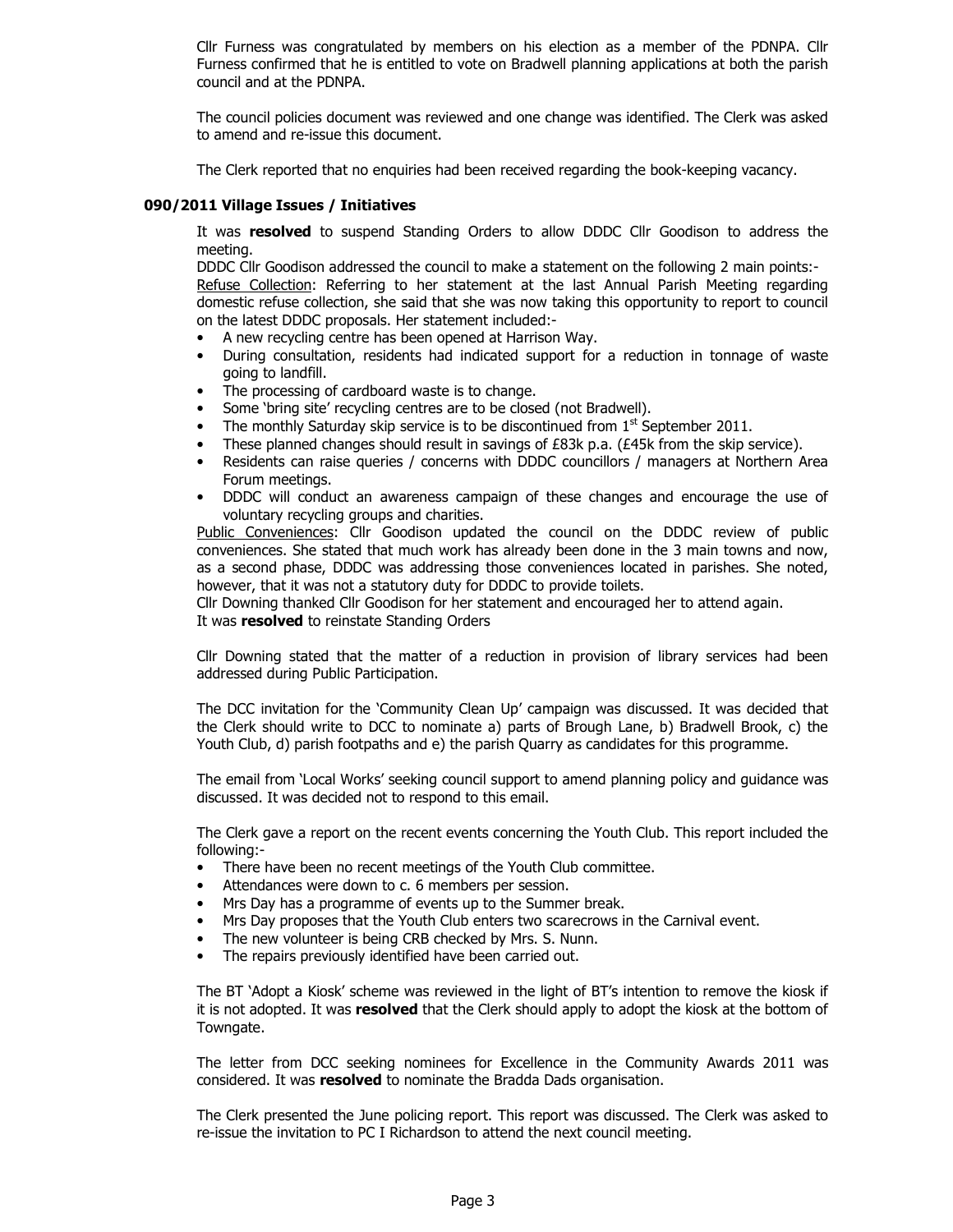#### 091/2011 Playing Fields & Village Caretaking

The Clerk gave an update on recent caretaking activities. This report included the following:-

- Routine tasks (e.g. litter picking) have been carried out.
- Some repairs to BPPF play equipment have been carried out.
- The block paving at TBPF toilet block has been weeded.
- The Peace Gardens grass has been mown.
- The weeds on the 'Legion' site have been sprayed.

The Clerk has given a number of new agreed tasks to the village caretaker.

The Clerk is to erect new restriction signs at TBPF.

Cllr Lawson gave her playing fields report. She tabled information on new goal-posts and a new slide for installation on TBPF. It was decided to refer these to the Playing Fields committee for their consideration.

The initiative to install two new picnic tables on TBPF was discussed again in the light of Bradda Dads suggestion to obtain metal ones rather than wooden ones. After discussion, council decided not to change its earlier resolution and to order wooden picnic tables. The Clerk is to inform Bradda Dads.

The Clerk gave an update on progress in the village map at Town Bottom. The quotation for the frame has been accepted and it should be completed, ready for installation, before Carnival.

#### 092/2011 Highways, Rights of Way & Open Spaces

Cllr Horstead gave a report on progress in the council's provision of allotments. She reported that there has been no progress and that the joint meeting with Hope PC is yet to be rescheduled. Cllr Ridgeway suggested an opportunity to obtain two small allotments which Cllr Horstead is to investigate.

The response from DCC regarding the '30 mph' illuminated sign was considered. The Clerk reported on his response to DCC and DCC's plan to obtain up to date figures and to monitor traffic speeds in Bradwell Dale.

It was resolved to suspend Standing Orders to allow the public to contribute.

Mr Morley stated that when the Police were not monitoring traffic speed then motorists were driving between Brough & Bradwell in a fast and dangerous manner. The Clerk is to advise the Police.

It was resolved to reinstate Standing Orders.

The suggestion to install a new bus stop on Brookside was discussed in the light of the latest information from a bus company. It was decided that the Clerk should write to DCC to determine whether it considered that the location next to the telephone kiosk to be a suitable location for a new bus stop.

| <b>Type</b> | Date of<br>Application<br><b>Notice</b> | Reference        | Property                                               | Summary                                                                                                                          |
|-------------|-----------------------------------------|------------------|--------------------------------------------------------|----------------------------------------------------------------------------------------------------------------------------------|
|             |                                         |                  |                                                        |                                                                                                                                  |
| Granted     | 14/03/11                                | NP DDD 0311 0178 | Lyndale<br>House,<br>Church<br>St.,<br><b>Bradwell</b> | Conversion of annex to<br>House.<br>Lyndale<br>The<br>council supported<br>this<br>application.                                  |
| Granted     | 14/03/11                                | NP DDD 0311 0179 | Lyndale<br>House,<br>Church<br>St.,<br><b>Bradwell</b> | Listed Building Consent -<br>Conversion of annex to<br>House.<br>Lyndale<br>The<br>council supported<br>this<br>application.     |
| Granted     | 18/02/11                                | NP DDD 0311 0237 | Hill<br>the<br>House,<br>Hills, Bradwell               | Retain consent for an<br>extension for dependent<br>relative accommodation.<br>The council <b>supported</b><br>this application. |
|             |                                         |                  |                                                        |                                                                                                                                  |

#### 093/2011 Planning Applications

The above planning applications were noted.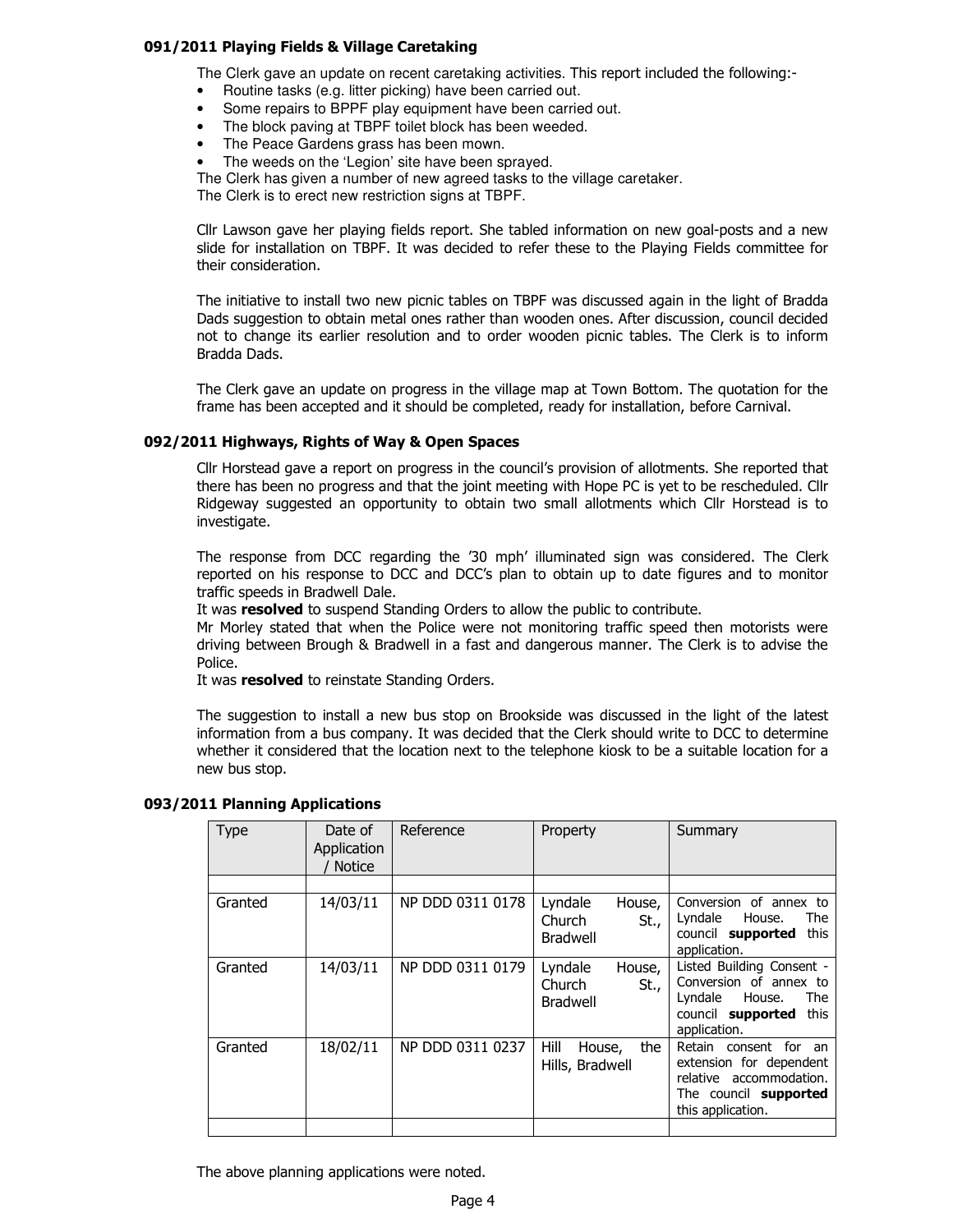#### Newburgh Estates Ltd.

Cllr Downing reported to the meeting on the latest meeting with Newburgh about their Outline Planning Application, NP/DDD/1208/1089, from Newburgh Estates Ltd. for the Newburgh site. It was now not expected that the amended application would be submitted before the end of this calendar year.

The Clerk reported on the water vole survey and was asked to send this to PDNPA. It was agreed that there was insufficient evidence to support sending a letter to Severn Trent.

#### 094/2011 Reports from Council Representatives on Outside Bodies / Attendance at External Meetings / Relationship with Local Authorities & Other Bodies

| www.comings. |                                                         |                              |  |
|--------------|---------------------------------------------------------|------------------------------|--|
| <b>Date</b>  | Event                                                   | Council<br>Representative(s) |  |
|              |                                                         |                              |  |
| 16/06/11     | East Midlands Allotment Officers' Forum                 | Cllr Horstead                |  |
|              | BHCP, Washbrook Lane, Oadby LE2 5JJ                     |                              |  |
|              | No report was available.                                |                              |  |
| 20/06/11     | PDPNA – Consultation Workshop on new Management         |                              |  |
|              | Plan                                                    |                              |  |
|              | Aldern House, Bakewell – from 18:00                     |                              |  |
| 23/06/11     | DCC: Parish & Town Council Liaison Forum                | <b>Cllr Stevens</b>          |  |
|              | Members Room, County Hall, Matlock DE4 3AG Time –       |                              |  |
|              | $18:00 - 20:00$                                         |                              |  |
|              | The presentation material from this meeting has already |                              |  |
|              | been sent to members electronically. There were no      |                              |  |
|              | questions.                                              |                              |  |
| 25/06/11     | Derbyshire ECO centre - Green Homes Day                 |                              |  |
|              | Porter Lane, Middeton-by-Wirksworth 11:00 - 16:00       |                              |  |
|              |                                                         |                              |  |

#### Recent Meetings:

#### Future Meetings:

| <b>Date</b> | <b>Event</b>                                                                                                 | <b>Council</b><br>Representative(s)    |
|-------------|--------------------------------------------------------------------------------------------------------------|----------------------------------------|
| 09/07/11    | BSC – Bradwell Sports Club – MUGA Opening Celebrations<br>Sports Field from 14:00                            | All are invited.                       |
| 12/07/11    | PDNPA - Annual Liaison meeting between officers and<br>Local Councils<br>Aldern House, Bakewell - from 18:00 |                                        |
| 14/07/11    | Live & Work Rural networking event<br>Assembly Room, Town Hall, Bakewell 09:30 - 13:30                       |                                        |
| 19/07/11    | DDDC - Area Community Forum<br>Agricultural Business Centre, Bakewell 19:00                                  | All are invited.                       |
| 22/09/11    | NALC - Communities in Action Conference & Exhibition<br>Venue to be confirmed                                |                                        |
| 01/10/11    | PDNPA – Parishes' Day<br>Hope Valley College, Hope from 09:30 (book by 01/09/11)                             | <b>Cllrs</b><br>Davies<br>&<br>Downing |
|             |                                                                                                              |                                        |

The above meetings were noted.